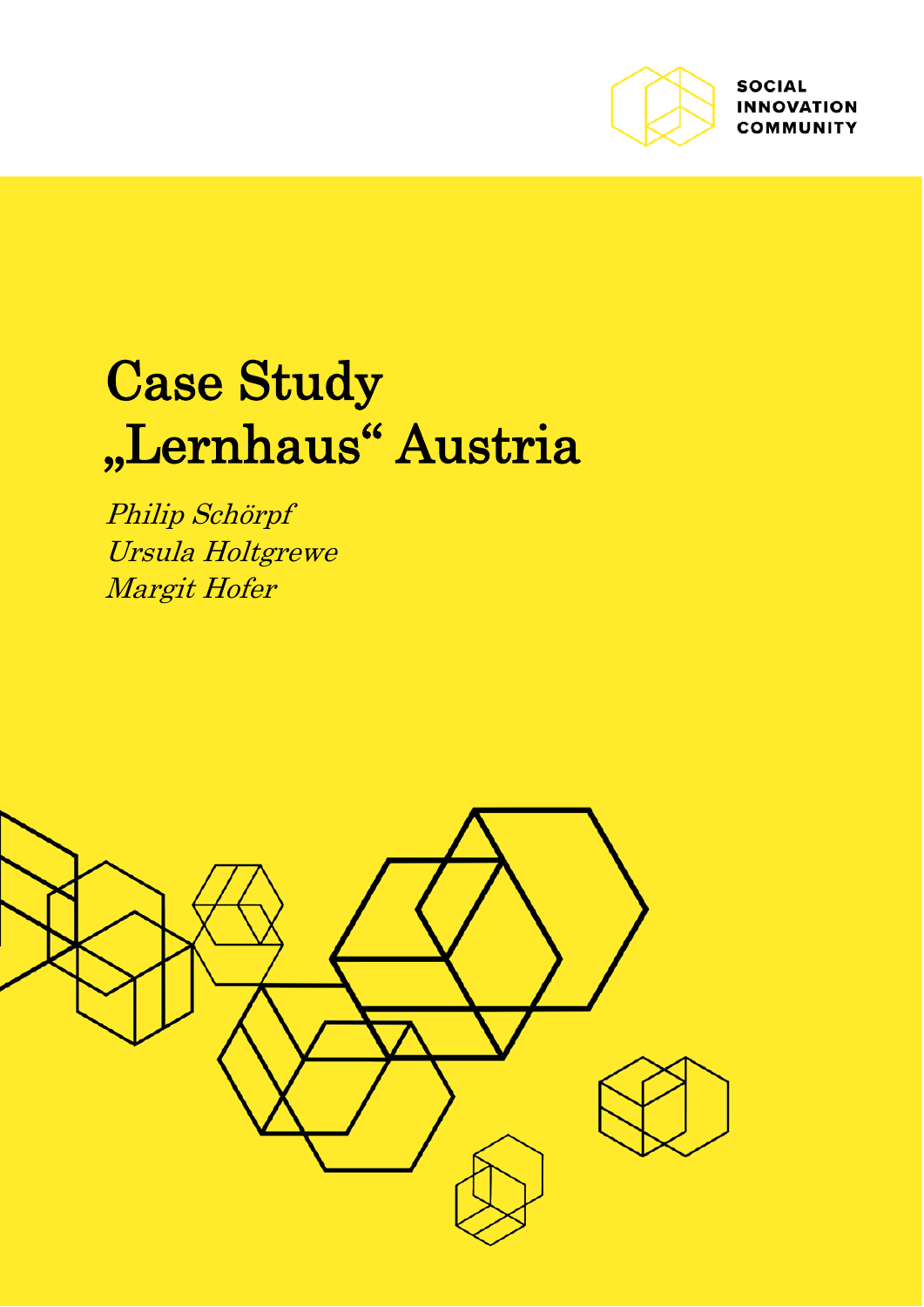

# Case Study "Lernhaus" Austria

## **1. ABSTRACT**

The Lernhaus, established in 2011, is an institution run by the Red Cross in Austria where children and youth between six and 15 years receive teaching aid and tutoring free of charge. Lernhaus provides this service mostly in a non-school environment with professional personnel supported by volunteers who work with children in small groups or individual settings. Early assistance, starting in elementary school is a key asset of the project. This helps to prevent early discouragement or negative routines settling inand thus to overcome deficits and social exclusion. For older children during their year of graduation (at age 15) the project offers specific modules for finding occupations or further forms of education. Lernhaus has one location in Vienna, supporting ca. 60 children and young people each year, and three smaller locations in Lower Austria (the province around Vienna) and two in Tyrol. These locations are generally smaller and tied closer to individual schools.

Lernhaus started out as a top-down initiative of socially responsible companies and executives seeking for an issue to address. It is a distinct and somewhat new project of a large NGO that is active in many fields. Entering a new and emerging field with a combination of externally hired project creators, fairly young project managers and volunteers, the project soon established its own domain, and managers enjoyed considerable discretion - but at the cost of some overburdening and staff turnover. Stakeholders had to learn to balance their targets and publicity benefits against the operational logic of the project, and project managers learned to better transfer knowledge and also to formalise some procedures and practices: having disadvantaged youths negotiate targets with project managers, monitoring their progress with a software tool and improving both children's and volunteers' attendance through the introduction of a contract are new practices and methods with roots in new public management, consultancy and pedagogy.

## **2. CASE DESCRIPTION**

The Lernhaus, established in 2011, is an institution run by the Red Cross in Austria where children and youth between six and 15 years receive teaching aid and tutoring free of charge. Lernhaus provides this service mostly in a non-school environment with professional personnel supported by volunteers who work with children in small groups or individual settings. Early assistance, starting in elementary school is a key asset of the project. This helps to prevent early discouragement or negative routines settling in and thus to overcome deficits and social exclusion. For older children during their year of graduation (at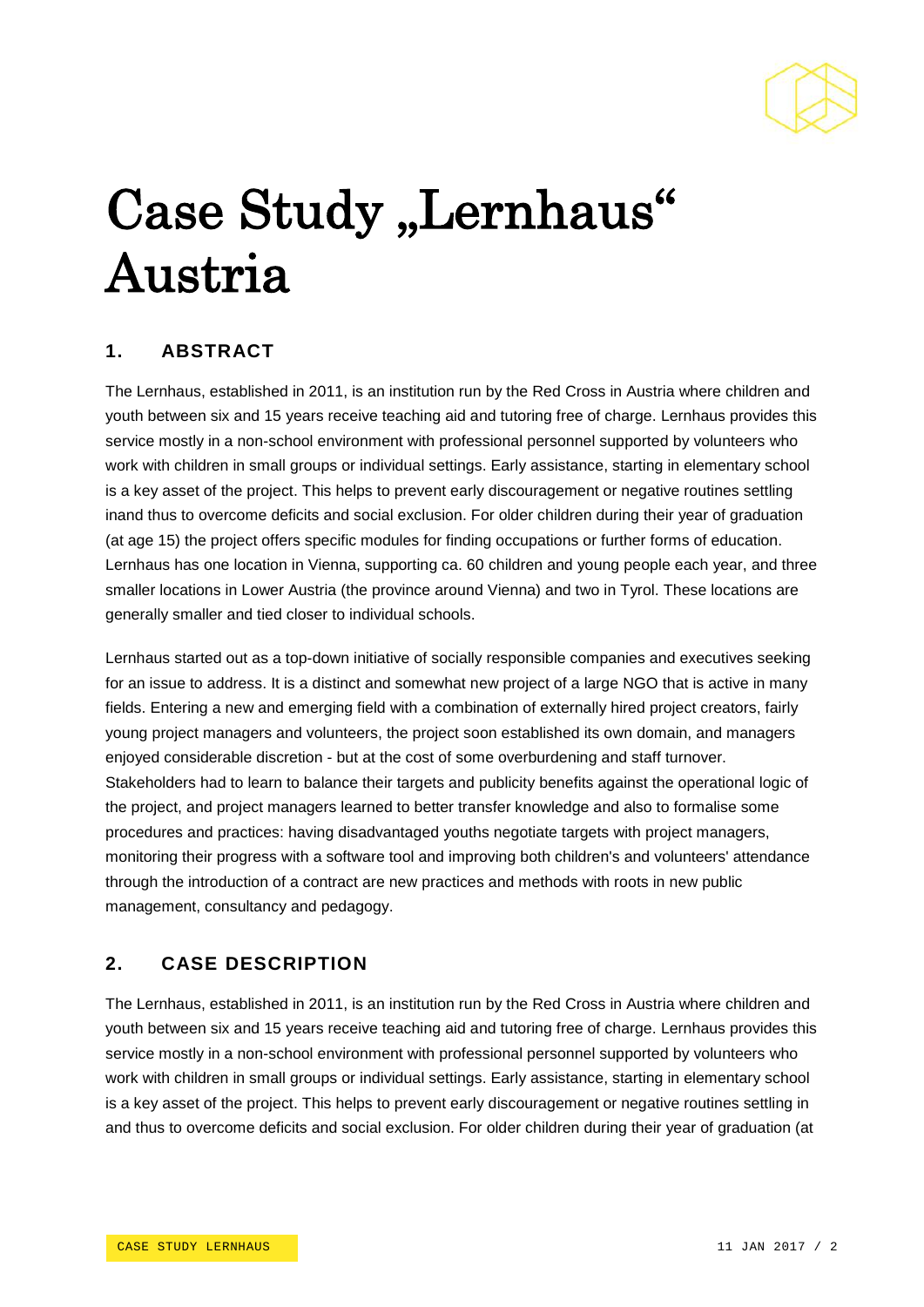

age 15) the project offers specific modules for finding occupations or further forms of education. Lernhaus has one location in Vienna, supporting ca. 60 children and young people each year, and three smaller locations in Lower Austria (the province around Vienna) and two in Tyrol. These locations are generally smaller and tied closer to individual schools. The guiding principle of Lernhaus is to assist children to graduate from compulsory school and thus build capacities and opportunities for socially and/or economically disadvantaged groups. Even though the project does not exclusively target groups of migrants and/or refugees, a significant share of Lernhaus-children belong to these groups.

The new solution that is delivered by the Lernhaus is first and foremost the assistance for children in school related matters mostly in a non-school environment. Combining professional teachers and social workers and volunteers is nothing entirely new or innovative in itself, but leads to a high-quality service and positively widens interactions between children and the adults teaching them. The project relies on three distinct pools of volunteers: first, Red Cross volunteers who choose to work at the Lernhaus, second, the University of Business and Economy Vienna (WU Wien) initiated a programme in cooperation with the aid agency Caritas, under the name 'LernenmachtSchule' (Learning catches on/makes a school – a pun in German), where university students become volunteers for one of the participating organizations and third, cooperating companies send employees as volunteers to work at the Lernhaus (foremost the consultancy Accenture).

#### **THE CONTEXT: The Austrian education system**

Children and young people from socially and economically disadvantaged groups in Austria have very low projected levels of higher education and often struggle to get employment. The Austrian school system is notoriously socially selective. Children are streamed into higher or lower secondary education at age 10. Many schools offer classes only half-day, assuming one parent is available to provide childcare, supervise often extensive homework and educational leisure activities in the afternoon. This system renders public schools particularly unable to fully include migrant children and children of other disadvantaged groups into the education system. Families who lack social and/or economic capital and language skills, with parents often working long or antisocial hours for low wages, frequently struggle to keep up with the daily school routine. As the more advantaged children tend to gather in secondary school or grammar school ('Gymnasium'), children from poorer and lower-educated families tend to concentrate in lower secondary education (formerly 'Hauptschule', today 'NeueMittelschule'). In general, the educational standard in lower secondary schools is significantly lower than in high schools and a common problem concerns the mediocre levels of German spoken and written by the children. Nonetheless, receiving a formal degree of lower secondary school is deemed critical for entering an apprenticeship, the paid, dual mode of vocational training in industry, some services or trades. Hence, tutoring and establishing café-like learning spaces (that may count as 'third spaces' in between home and school with extra possibilities for interactions and experience) appears as a social innovation that mostly compensates the deficiencies of the education system in including and supporting disadvantaged children and youths.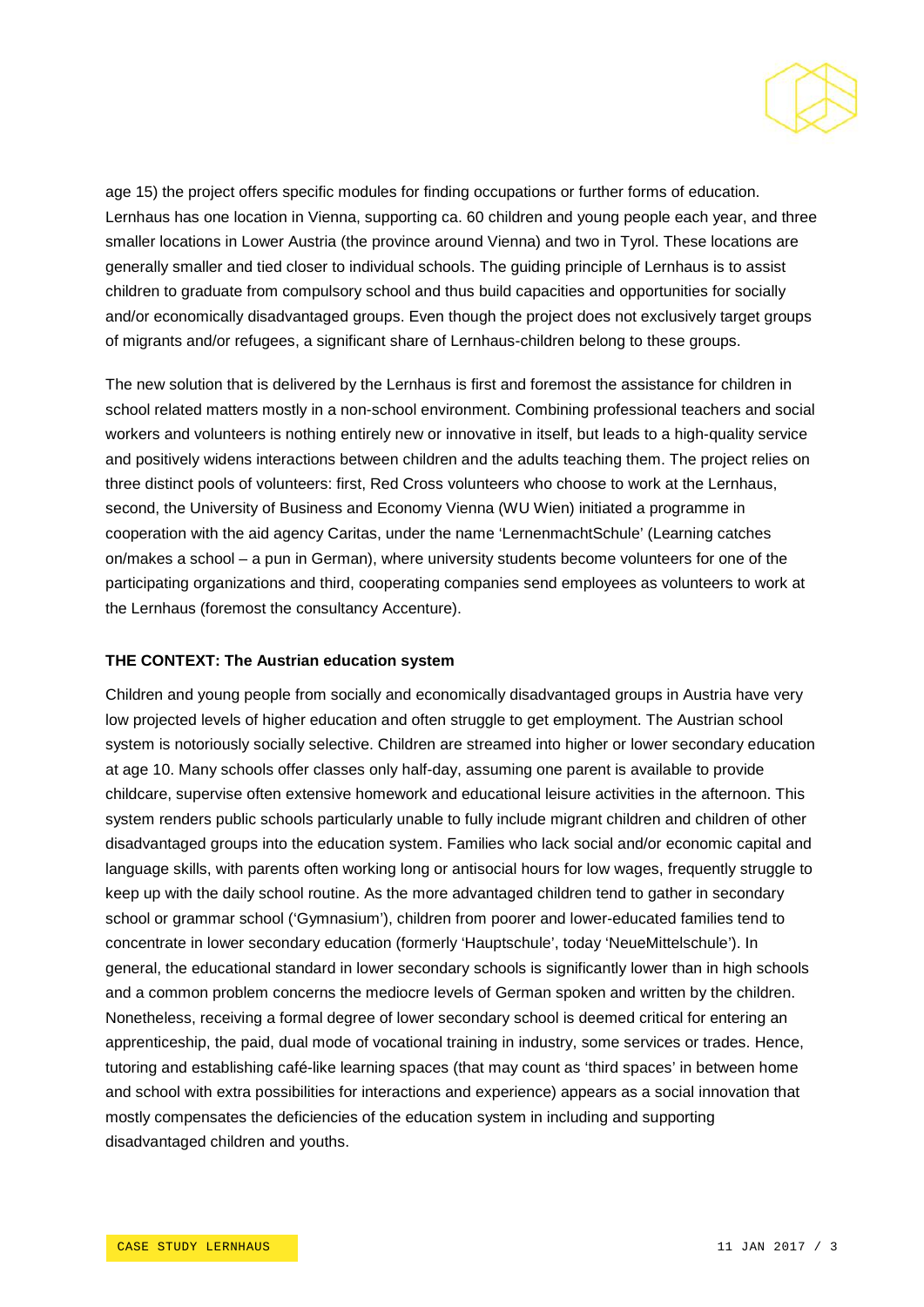

#### **THE INITIATIVE'S HISTORY**

#### **The start: a charity fund looking for a purpose**

The initiative has its roots in a charity foundation (KAA) established by a newspaper and several companies in collaboration with the Austrian Red Cross first to provide humanitarian aid for natural disasters. After 2011 the fund changed its emphasis. The founding members looked for targets for aid that were in line with Austrian regulations of foundations' public benefit status, with founding members' marketing strategies and CSR considerations, and opened the possibility to receive public funding as well. With this mix of objectives, focusing on children and young people as a target group seemed obvious. In cooperation with Accenture the project was expanded to a wider target group, including youth up to school-leaving age.

Founding members were the Austrian Red Cross, the federal guild for construction, the banking conglomerate Raiffeisen and the insurance company UNIQA. Other sponsors were acquired over time. An important partner was found in the University for Business and Economics Vienna, which established a project for distributing volunteer students to various initiatives and also hosted the Lernhaus.Two years into the project, the consulting company Accenture, a long-time (financial) partner and sponsor of the Austrian Red Cross was approached and invited to cooperate on the Lernhaus. Accenture in this cooperation provides financial funds, pro bono consulting (and IT application development).

Among partners, two conflicting logics can be discerned: on the one hand the funding partners strived for a publicly well-known showcase project. The Austrian Red Cross was focused on implementing a high-quality project, providing services for its clients. Accenture was most keen about getting publicity about the activities via the newspaper. Working out how to balance the different interests and outcomes between questions of quantity and quality, publicity and orientation towards its clients, and what the project evolved to over the years, took time and discussions. On the operative level, in the geographically and substantially divergent Lernhaus, managers of the sub-projects enjoy considerable discretion nevertheless. They took most decisions themselves and checked for approval later.

While early on the initiative worked on a small scale in terms of numbers of supported children, it continuously grew until in Vienna, it reached the facility's limits capacities around 2014/15. The initiative was then taken up in two other Austrian provinces by regional divisions of the Austrian Red Cross. The first Lernhaus outside of Vienna was founded in Neunkirchen, Lower Austria in early 2013. A second location in St. Pölten opened in in late 2013 in cooperation with a local elementary school (sharing the school facilities). The third location in Lower Austria was established in 2014 in Gänserndorf. In 2014 another Lernhaus was founded in Kufstein, Tyrol and in 2016 a Lernhaus in Wörgl, also Tyrol, opened its doors. There are also talks with the Styrian Red Cross Association about opening a location there. However, provincial Red Cross organisations need to find their own funds to set up a Lernhaus.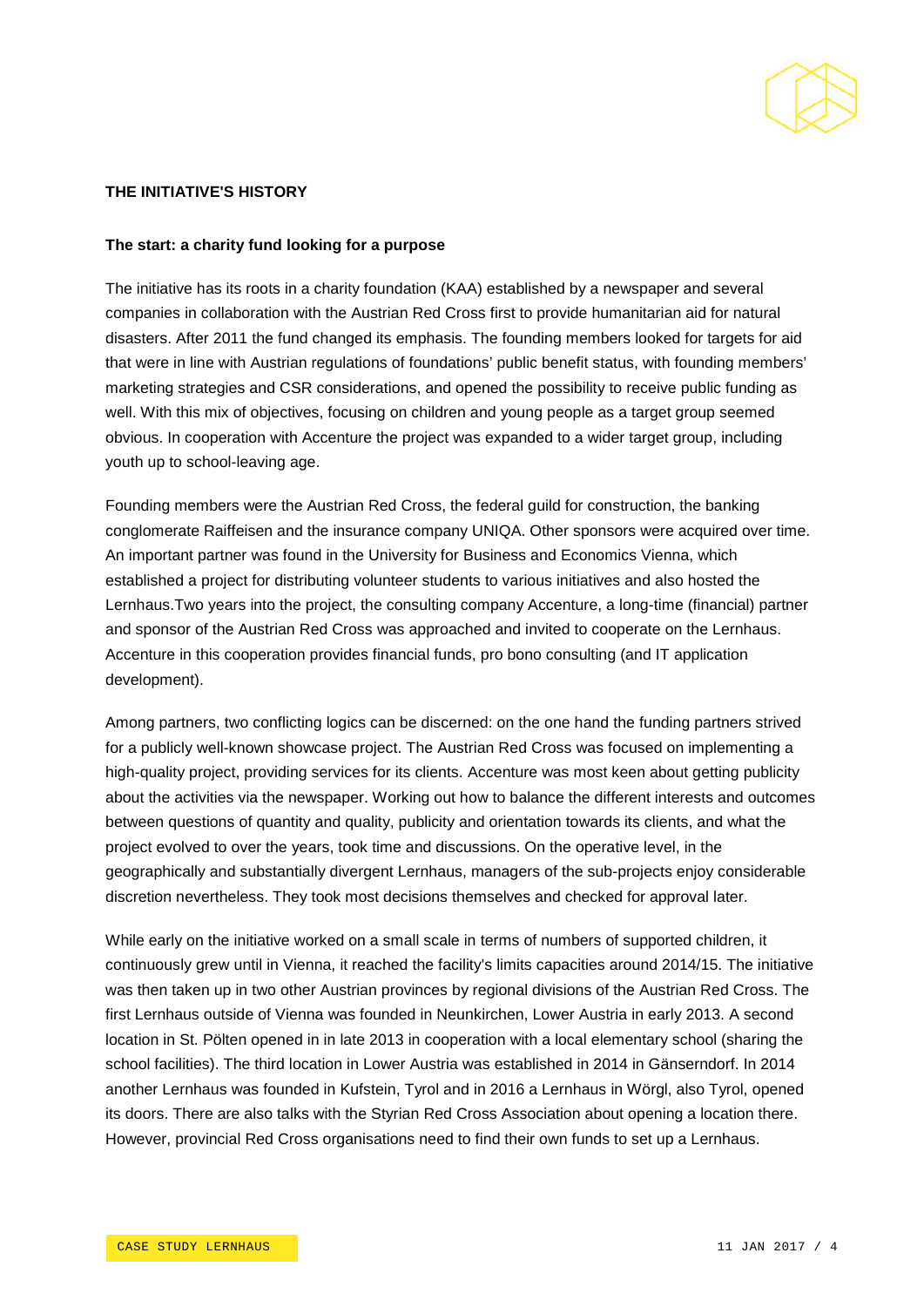

#### **Gaining momentum and professionalization**

While early on the initiative worked on a small scale in terms of numbers of supported children, it continuously grew until in Vienna, it reached the facility's limits capacities around 2014/15. Expanding the initiative was deliberately planned. The programme was set out to act as a model for the education for disadvantaged groups and, using publicity channels via the Kurier newspaper, strategically aimed for media and public attention for both the initiative and its sponsorsIt was clearly designed as a blueprint for imitation by Red Cross associations in other Austrian provinces and for external actors.The Lernhaus for instance was an agenda point at an annual Red Cross meeting on migration, where other Red Cross province representatives attended and where local projects were made available for imitation. However, provincial Red Cross organisations need to find their own funds to set up a Lernhaus.

Even though the newly founded locations are based on the same principles and concept, they are no mere imitations but have been adapted according to needs, possibilities and the specific environment. Establishing a new location was driven by identifying the need for support and while the chosen locations satisfied this aspect, funds were scarce and it was decided not to use separate facilities, but rather to use existing structures or to cooperate with schools where the need was most prevalent.

Knowledge transfer happened concerning expansion to Lower Austria and expansion in Tyrol. Representatives from Lower Austria and from Tyrol visited the Vienna Lernhaus and learned about how to organize and structure such a project in their environments and within existing structures and possibilities.Even though the newly founded locations are based on the same principles and concept, they are no mere imitations but have been adapted according to needs, possibilities and the specific environment. As funds in the provinces were scarce, it was decided not to use separate facilities, but rather to use existing structures or to cooperate with schools where the need was most prevalent. As a result, the programme had to be adjusted to the existing context, using facilities when available, working with fewer employees and focusing on pupils from specific schools and also accepting restrictions imposed by schools. The Lernhaus branches in Lower Austria and Tyrol have no own facilities but cooperate with local schools and use classrooms at the school's premises in the afternoon. The focus lies only on elementary students; youths are not included.

#### **Networks of projects**

At present, the Lernhaus project is generally deemed a success and further regional expansion is possible, but there are structural and resource-based limitations - and other, similar initiatives in the field are also being developed. This is not seen as competition since Lernhaus is very aware of its limited resources and the operative level certainly has a preference for focusing on quality over rapid expansion.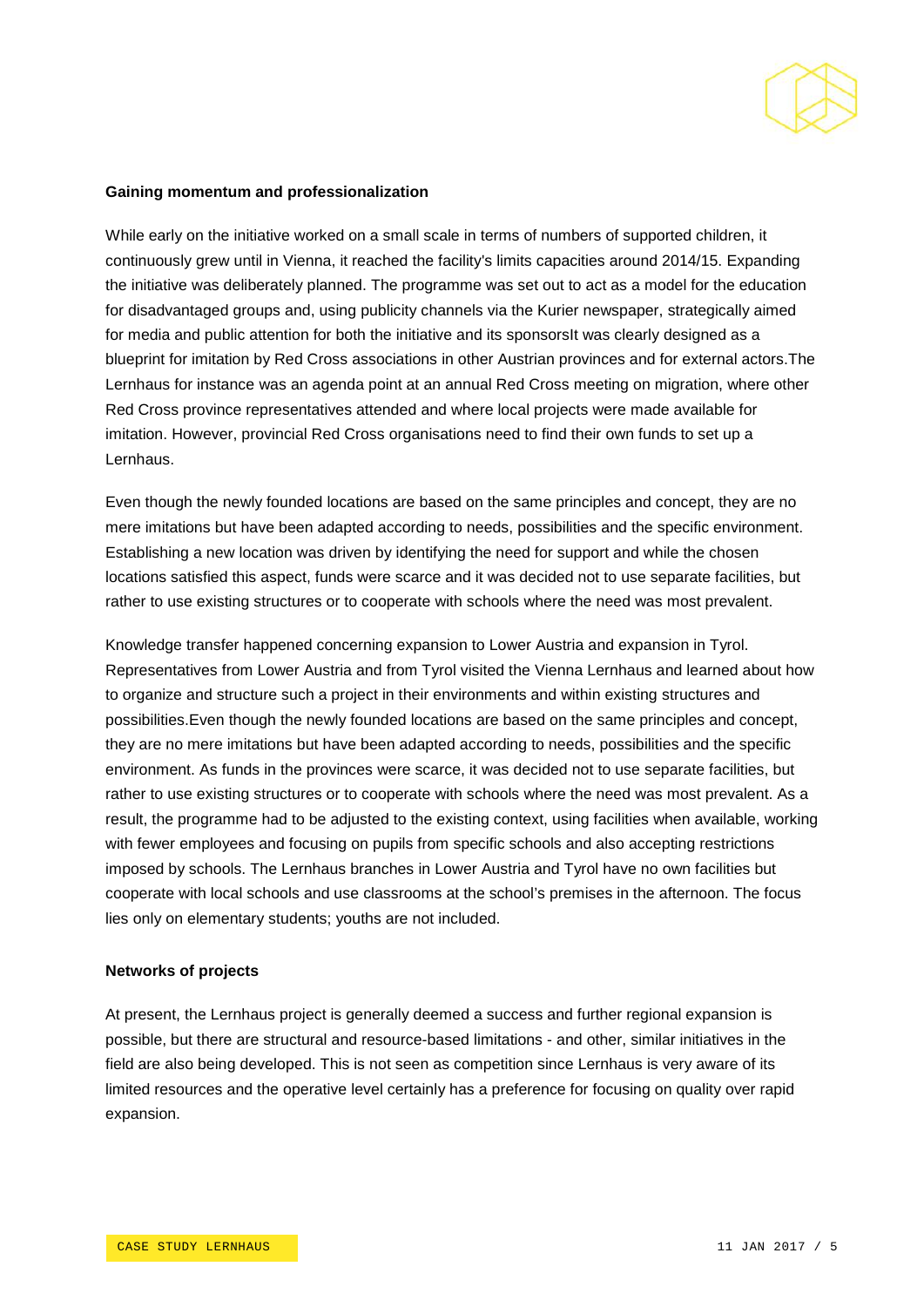

Lernhaus was soon joined by other, similar initiatives with different roots in established and new NGOs, civil society and the municipality of Vienna. When the Lernhaus started, a Caritas Lerncafé in Graz was visited to see how work is done there. After the Lernhaus was already established in Vienna, Caritas decided to open Lerncafes in Vienna as well and for this purpose the founders visited the Lernhaus and information and knowledge was exchanged back again. The relationship between these programmes is described as very open and forthcoming. Over the past few years new players entered the field or established players extended their portfolio towards similar activities as a result of firstly, general concerns about inclusion in education, and secondly recent immigration. The programme 'Förderung 2.0' (Support 2.0) initiated by the social-democratic city government of Vienna (in response to the persistent lack of progress in national reforms of the education system) and the municipal community colleges (Volkshochschulen) aims at providing learning support for children. As neither the Red Cross nor KAA were involved in the implementation, it is debatable if the newly established initiatives were merely based on the apparent need for learning support or if they took the Lernhaus as a model.

There are few formal institutional structures that determine the network structure of the field, but there are regular meetings between professional sub-groups of organizations or individuals (regulars' tables). Organizations are usually open to share information with other players and cooperation is a mode to bundle resources or to get access to expertise. Jointly organized workshops, visits in other institutions or the simple transfer of clients to other institutions are common practice in the field and allow information and knowledge to spill to other projects or areas.

#### **SOCIETAL IMPACT**

#### **End-users and volunteers**

The Lernhaus foremost has impact on the participants' daily lives, improving their chances to successfully graduate from school, of participating in the labor market and of social integration. Due to the focus on high-quality services, the initiative has so far been limited with regard to the overall number of children and youths participating.

Besides the impact for the target group, the volunteer model allows for a wider expansion of social experience through the regular encounters between Accenture mentors, university learning buddies and Red Cross volunteers. These encounters are described by a mentor as extremely fulfilling. In a master's thesis on the project written by a volunteer the relationship is defined as 'modern volunteerism', where volunteers with different interests and motives are addressed and can be involved in the programme in tailored engagements according to their needs (Speckmayr, 2015).

Success and ways to get there were defined from the beginning. Success was defined as improvements in children's and youths' grades and graduation rates in school. Twice a year the Lernhaus employees write reports on the children's and youths' improvements and individual or project-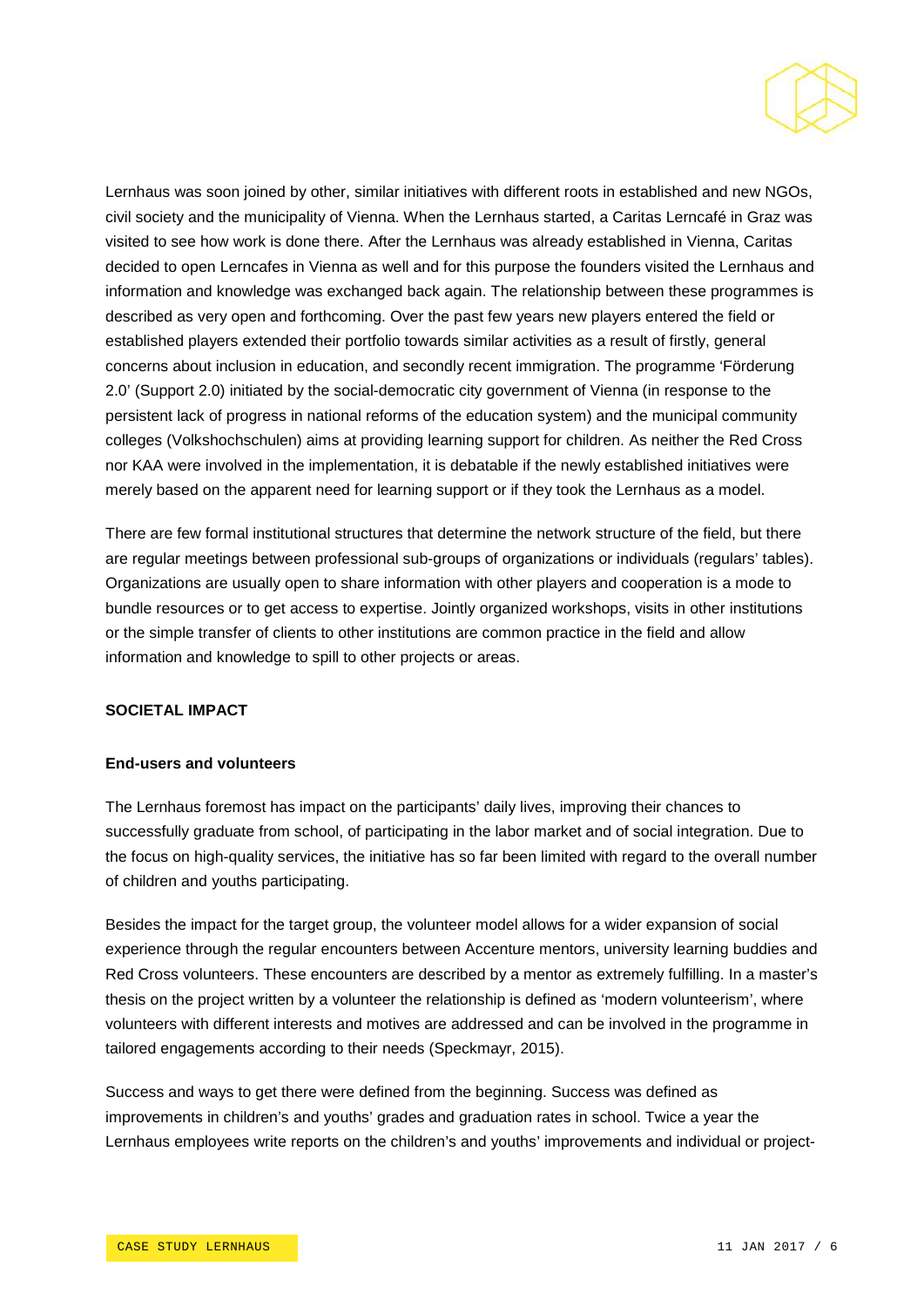

specific goals to concentrate on. This process is supported by a software application that helps monitoring the pupils learning progress, developed by the partner Accenture. Getting publicity-returns through the Kurier cooperation was also defined as an indicator of success for funding parties. Over time some of these initial goals changed, while others remained stable: Expansion plans were relying on the acquisition of new partners and funds. Likewise, expectations regarding publicity also fundamentally changed over time. Partners who had demanded regular coverage on the Lernhausengagement early on, later, with decreasing novelty of the Lernhaus, sensibly put less focus on this coverage.

Although the Lernhaus contributes to the reduction of educational disadvantages, its quantitative impact is not too great and over the past years many actors have started to work towards similar goals from varied starting points in education policy, other non-profit organizations and civil society. Still, the organization has some advantages over other actors that make them an influential initiative: with the Red Cross, it has a big umbrella organization that supports and helps to diffuse the idea and publicity is assured. Thus it can be argued that the initiative had more influence on the practice field than the bare numbers imply, but still must be considered a small project in a large landscape with many different actors.

#### **TENSIONS AND LIMITATIONS**

#### **Limited diffusion in Vienna**

Even though the programme itself is regarded as rather successful in terms of assisting children and youth, enrolment numbers or attendance rates, there is still only one Lernhaus location in Vienna but already five in other provinces in Austria. There are (at least) two possible, interrelated explanations: first, friction between Austrian Red Cross and Viennese Red Cross over the responsibility for the project, and secondly, the political ties of the project.

Generally, in the current organizational structure of the Austrian Red Cross, the regional subsidiaries (on the province level) carry out actual project-work and accordingly have considerable discretion over their activities. However, Lernhaus was initiated on the federal level. This caused friction with the Viennese Red Cross which supposedly was not directly approached and offered to implement the project. Secondly, since the initiative started the founding members had repeatedly but unsuccessfully tried to approach the Viennese government for funding. This blockade may be ascribed to actors' different political camps (Christian conservative on the initiative's side and social democratic on the Viennese side) – a division that in Austria permeates wide sectors of civil society. These different political alignments made public funding and recognition difficult. There were several attempts to get the Mayor of Vienna interested in the project, but so far he has steadfastly declined every invitation. Possibly just because the subject and practice field is so uncontroversial in the general public's perception, competition and territoriality over small differences are exacerbated.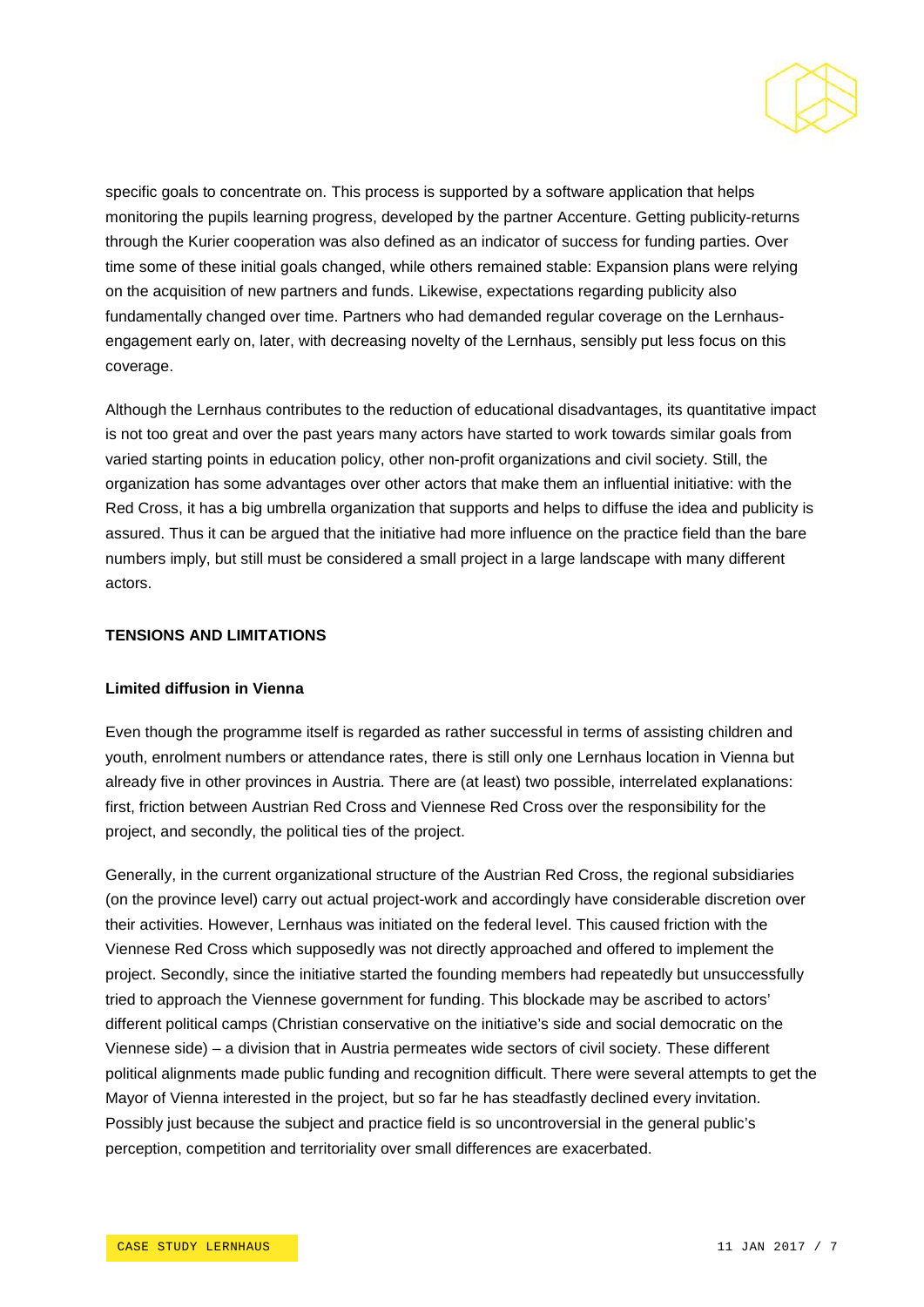

#### **Budgets and staff turnover**

Other constraints are somewhat common to the NGO sector. Despite having very potent funding parties, long-term budget planning is very difficult at Lernhaus. Pledges for funding usually are provided only for one year, making planning beyond this point very difficult for operative management as well as for the strategic side. Uncertainty about the project's future hampered the development and put extra strain on the employees.

The project also faced several crises due to staff turnover which at least slowed down the project's development. In the initial phase of project development an external person was hired to form a project around the idea. When the Lernhaus finally commenced, and was handed over to the Red Cross Division Law, Migration and Education, this person left, officially, because he saw his part fulfilled. However, the knowledge transfer that should have happened was difficult. Interviewees supposed the the external expert was offended by having his project wrested from him by the larger organization and was hence reluctant to transfer knowledge to the head of the Law, Migration and Education division who took over. In 2013 both managers of the Viennese sub-projects (for younger and for older children respectively) left the organization and the wake of these leavings created some confusion over the Red Cross commitment.. However, the project's continuation was never severely threatened. On the operative level a number of different people managed the respective sub-projects, usually only staying less than two years. Even though staff repeatedly changed over the years, the project itself was less affected than in the beginning, because knowledge was increasingly passed on to other employees and colleagues and processes were already running and established.

Reasons for these multiple changes of staff lay in the uncertainty of the positions' ranking in the organization: the Red Cross initially defined the positions as students' part-time work positions at a low entrant's pay grade, defining the work as rather unskilled. However, the positions' actual requirements turned out to be very demanding in terms of skills, workload, stress level, responsibilities and psychological strain. Consequently, project managers were likely to feel overburdened and undervalued.

#### **CONCLUSION: LEARNING ACTORS; ACTOR'S LEARNINGS**

Lernhaus emerged as more of a top-down charity initiative by established large partner organisations, and strategic adaptations of target groups and expectations took place on this level. Operations are run by Red Cross and since it is a new activity in the organisation, the Lernhaus locations enjoy considerable discretion in running and adapting their activities. Managers of the sub-projects made most decisions themselves and checked for approval later. This eventually led to an actual division of decision-making processes between the global strategic questions, which are discussed within KAA and decisions on the operative level which are taken by the respective local project managers. Learning also occurred on these levels separately: with its top-down character, the project's learning chiefly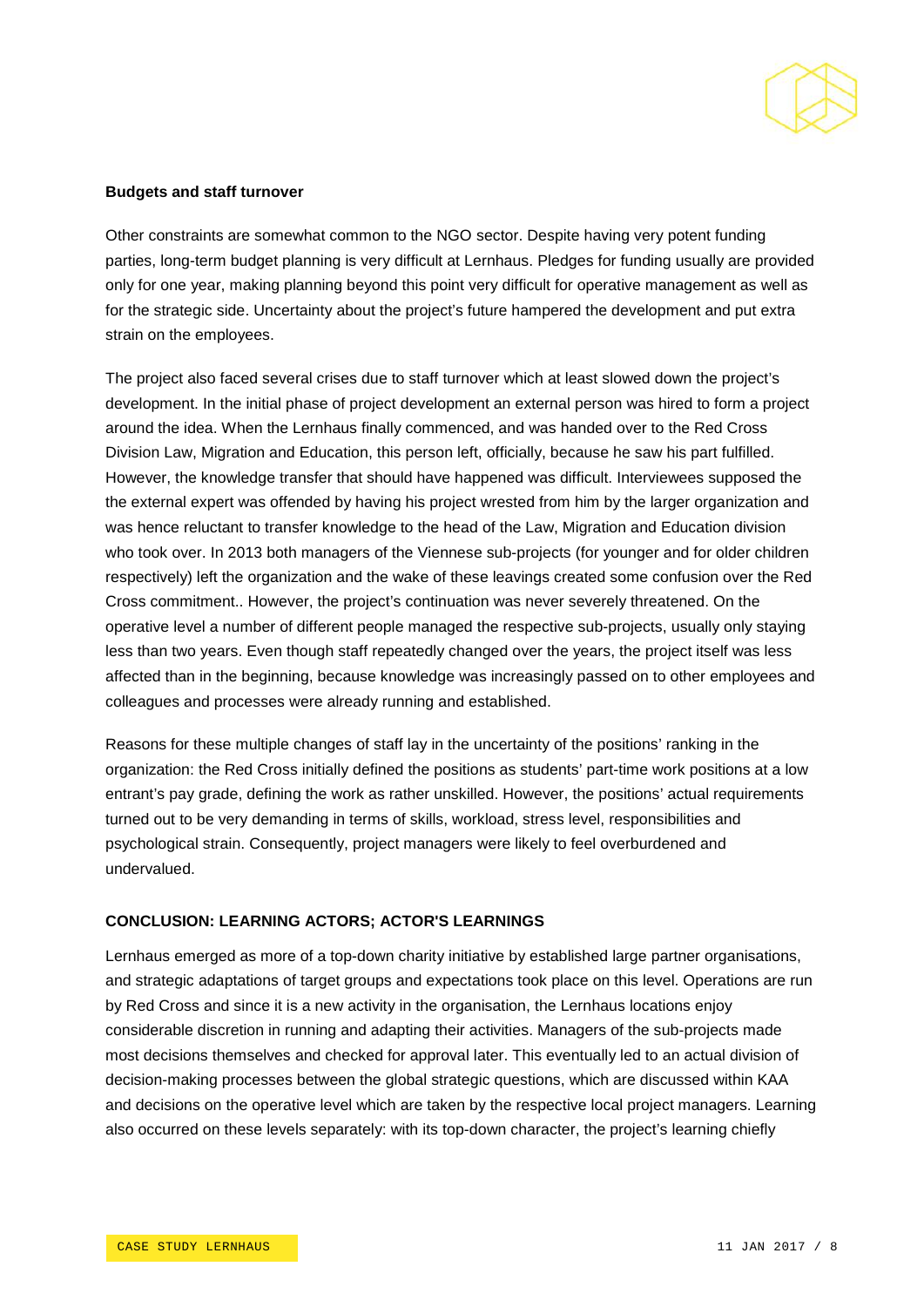

consisted in negotiating partners' different interests, identifying an attractive and meaningful cause, and balancing CSR, upscaling and target orientations. On the operative level, project managers and employees developed the voluntary and informal learning and support settings in interaction with the respective local environments. However, the operative level managed to shift the focus of partner organisations somewhat to a focus on end-users and quality support rather than top-down target setting.

#### **The stakeholder level - negotiating expectations**

Two conflicting sides can be discerned in partner organisations: on the one hand the funding partners strived for a publicly well-known showcase project, [which they could add to their social responsibility list]. The Austrian Red Cross was focused on implementing a high-quality project, providing services for its clients. Accenture was most keen on getting media coverage of its activities via the newspaper (Kurier) in exchange for its significant financial, volunteer and IT development contributions. The company also pressured its long-standing partner organization, the Red Cross, to influence Kurier towards increased coverage. Working out how to balance the different interests and outcomes between questions of quantity and quality, publicity and orientation towards its clients, and what the project evolved to over the years, took time and discussions.

Accenture in particular shifted its expectations. The consultancy's role is in funding, but company's employees also work as volunteers in the Lernhaus and Accenture provides pro bono consulting. Accenture's participation was part of the mother company's corporate citizenship programme 'Skills to Succeed' which set out to "advancing employment and entrepreneurship opportunities for individuals by using technology to drive impact at scale". The entire programme was targeted to reach 250.000 people until 2015 (a goal which was achieved and has been expanded to reach 3.000.000 people by the year 2020). Accenture labelled the Lernhaus commitment as fostering education for migrants to 'make them ready for the labour market', which led to the extension of the programme to youths at school leaving age, and the Austrian branch always aimed at upscaling the initiative. In the earlier stages of the cooperation Accenture mainly focused on quantity and evaluation, pressuring the initiative to increase the numbers of participating children to reach the targets the company had set internally for its CSR activities. After around two years a meeting at the Lernhaus finally convinced the Accenture decisionmakers of the intrinsic value of the project as it was - and possibly of the limitations to rapid upscaling.

#### **The project level**

On the project level, knowledge was exchanged continuously both with other, similar projects and within the project. After the first bottlenecks when the original initiator left (see above), procedures and experiences were increasingly made explicit. Generally, the operative, project-level employees working with children are a major driver for the project to be successful. They provide the link between the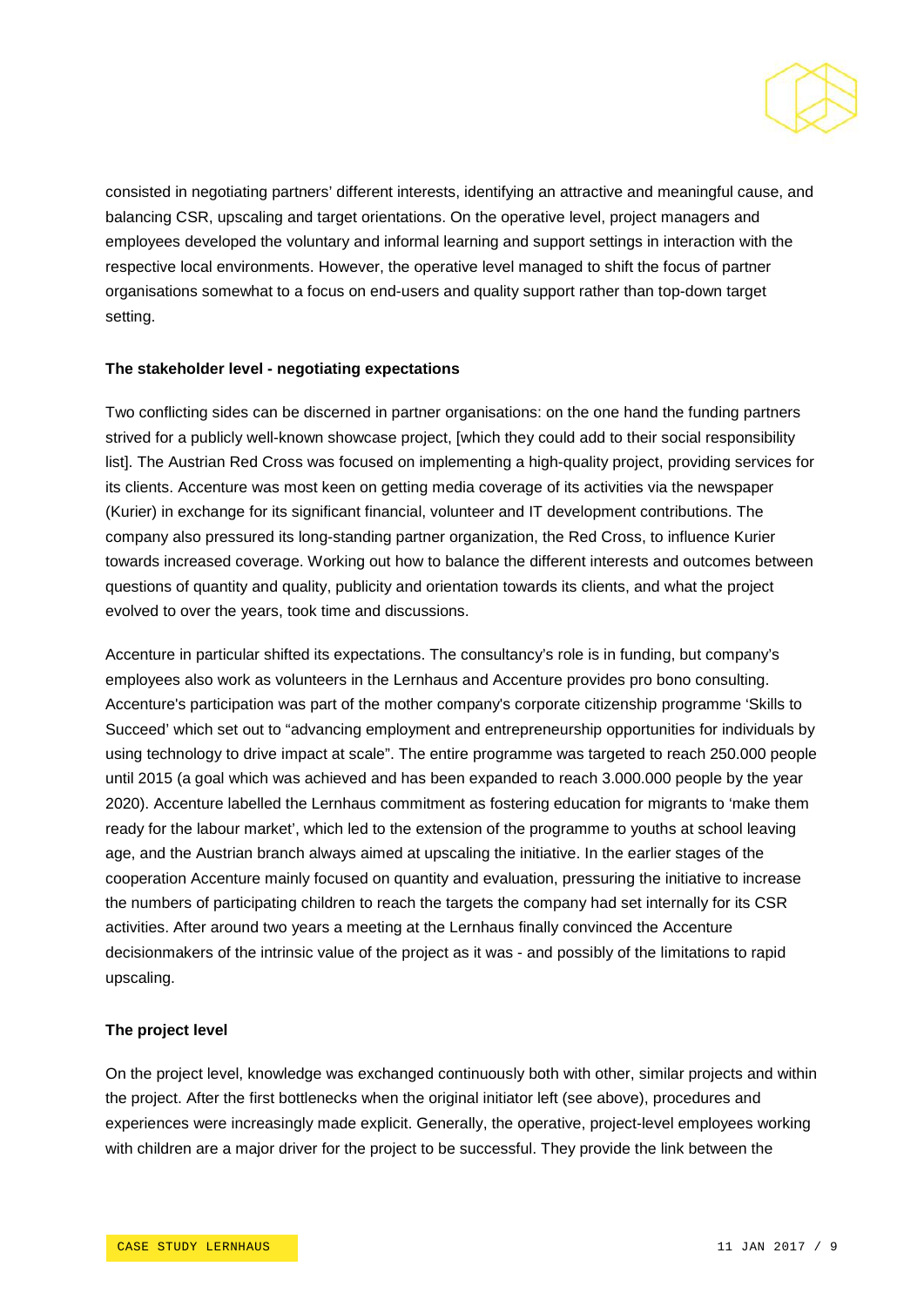

financial backers and the work on-site, explaining and demanding necessary strategic adaptations and orientation. From the start, their willingness to contribute went well beyond the regular employment contract and brought stability and was a significant driver for the project. In this way, the boundary between regular employment and volunteering became permeable. Overall, the employees' work with volunteers also contributed to a successful programme and their efforts to include volunteers into daily routine and assisting volunteers and children/youth to establish a trusting relationship secured high quality standards. The cooperation with the University for Business and Economy Vienna also contributed to this success. Volunteers from the university receive thorough training sessions and ongoing counselling provided by the university and its partners, and in this way volunteering contributes to students' education and skills - and may, indirectly, feed the experience of Lernhaus back into the education of future teachers and other professionals.

The Red Cross generally has substantial experience in managing and deploying volunteers. For the work with children and youth continuity and stability were recognized as vital. In this context, ensuring continuity in volunteer staff turned out to be far more challenging than the continuous participation of children and youth. Therefore the Lernhaus team decided to set up an informal contract between the older pupils and the volunteers, in which respective obligations were stipulated and signed by both parties. The contract on the one hand creates mutual commitment and on the other hand includes relatively clear cornerstones on the volunteers' mandatory presence. Volunteers need to be able to show up at least once a week and are required to tell the project managers in advance if they cannot make it. This move towards more formalized obligations was not undisputed, especially among longterm Red Cross volunteers, who saw their position and their accomplishments under threat, but regularity and long-term volunteer commitment could in fact be improved over time.

Usually the initiative is able to implement new information and knowledge into the programme. Some institutionalized regular meetings exist in the Lernhaus context. There are for instance regular workshops for volunteers and employees on varying topics, such as preventing violence or German as second language. Current project managers themselves are trained in educational contexts or are still in training and are thus able to use and apply newly acquired information at the Lernhaus. For successful deployment of new practices, room for testing and sufficient (time) resources are essential. discussion: learning and social innovation.

#### **Learning concepts**

Concepts of experiential and organisational learning can usefully be applied here. Experiential learning (Kolb, 1984)is a holistic perspective that combines "concrete experience, reflective observation, abstract conceptualisation, active experimentation"(Moon, 2004). It is dedicated to the development, testing, evaluation and re-design of actions addressing issues that have been identified in diagnosis. Indeed, on both the executive and operative levels, stakeholders and managers inevitably learned "by doing" and interacting with their target groups, peers and the wider institutional environment.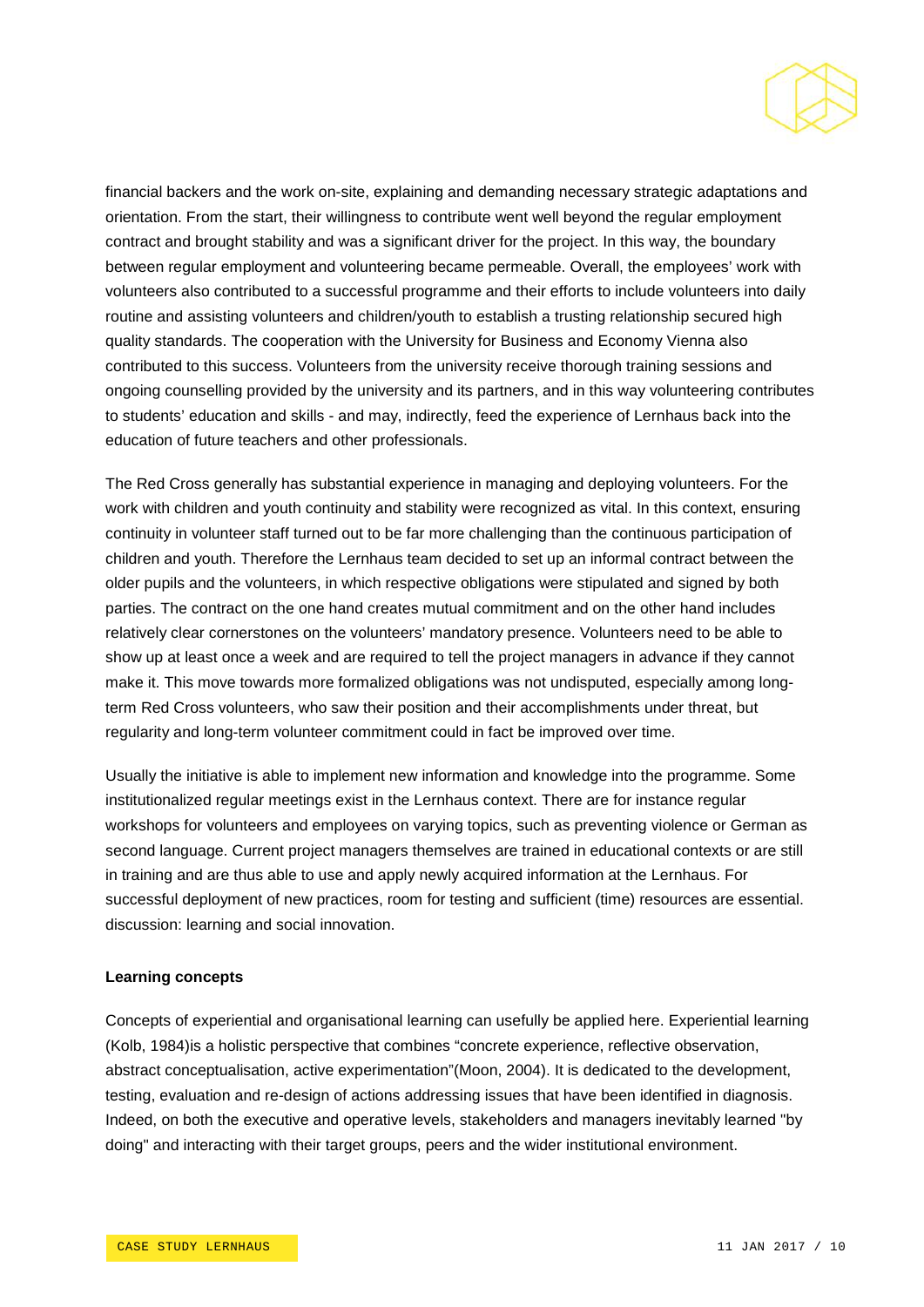

Organisational learning (Argyris & Schön, 1978; Milway & Saxton, 2011) addresses the question how to translate the experience, knowledge and reflection developed by individuals to the organisation as a whole - a non-trivial task as the first experience of Lernhaus with the departure of a key project manager showed. Milway and Saxton (2011) identify four elements of organisational learning (Figure 1): commitment by leaders, a culture of continuous improvements, intuitively usable knowledge processes supported by technology platforms but still making space for face-to-face exchanges, and a defined learning structure.

Indeed, the organisation managed to improve its knowledge sharing processes - although the data do not suggest initiatives were very specifically targeted at organisational learning. Targets were chiefly set and monitored on the level of actual operations whereas stakeholders' strategic targets of upscaling and news coverage were toned down as the initiative took larger efforts to fit into its respective environments that turned out to be regionally, institutionally and politically diverse. Efforts to share knowledge across the Red Cross were taken up by regional sections, one initiative has been known to fail, and diffusion in Vienna was limited for both internal and external political reasons - but the issue of overcoming disadvantages in education is certainly addressed by a range of different projects with very varied roots. We may conclude that the project developed successfully by pragmatically adapting to limitations, retaining its focus on quality provision for its end users, and maintaining a certain "leanness" in its structure that does not leave space for very elaborate organisational learning provisions.

#### **Figure 1: Organizational Learning**

# FOUR ELEMENTS OF ORGANIZATIONAL LEARNING



Source: Milway and Saxton 2011, p. 47